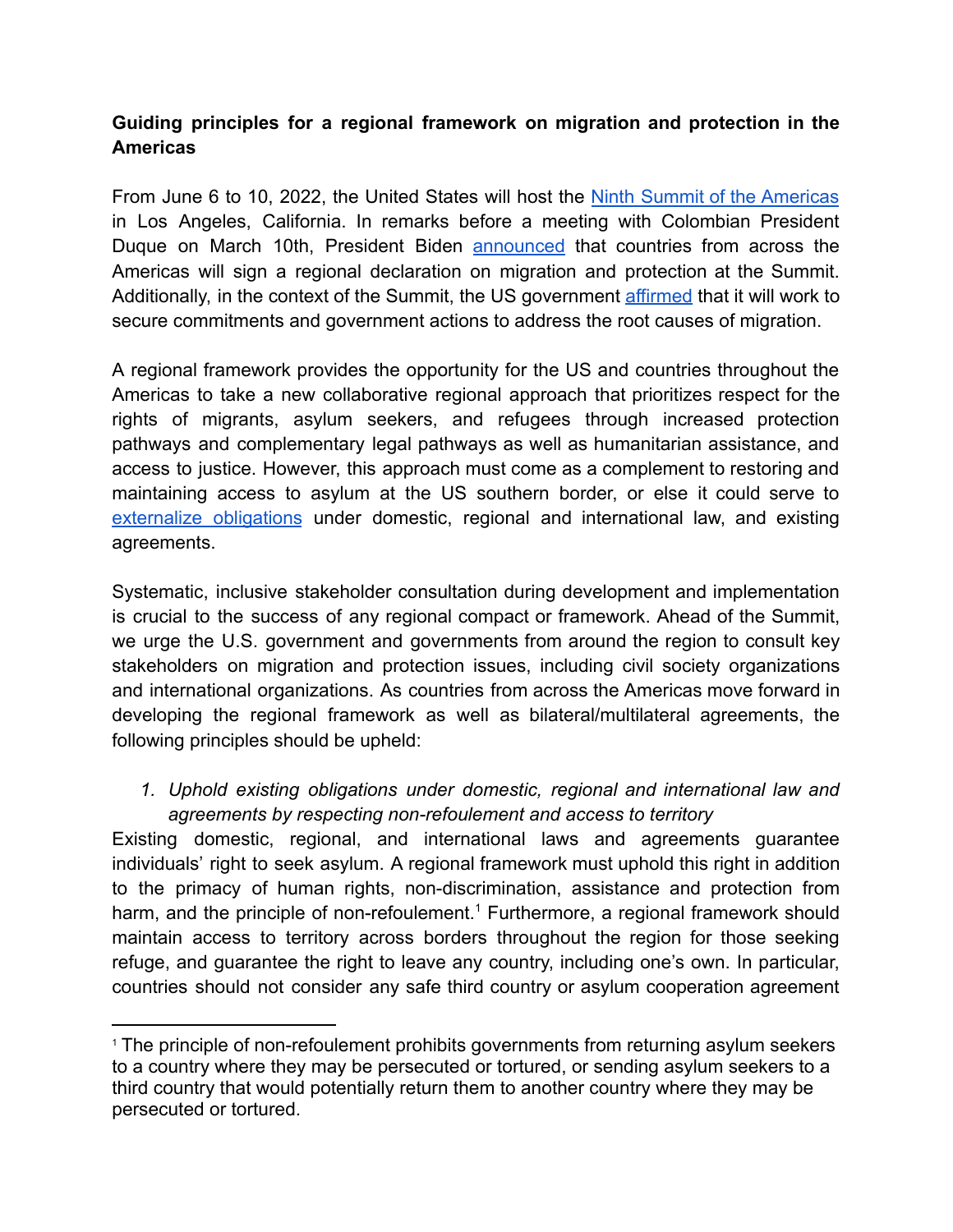that aims to block access to asylum at the US southern border for most individuals. Countries also should not consider any agreement, formal or informal, to send or receive third-country nationals where individuals have not had access to appropriate screenings for international protection needs, or where insufficient safeguards exist against chain refoulement in the receiving country.

### *2. Ensure responsibility sharing instead of responsibility shifting*

There has been a lack of sufficient national<sup>2</sup> and international funding to effectively respond to the humanitarian and protection needs of migrants, refugees, and asylum seekers across the region, at times leaving host governments and civil society organizations to disproportionately shoulder the costs. This is an opportunity for governments across the region, international, multilateral and regional organizations, and the private sector to step in and do their fair share, both in funding for refugee responses and in offering solutions such as resettlement, humanitarian admissions, and other safe and legal protection pathways to effectively share responsibility. New partners and models are needed to address the soaring needs throughout the region, instead of relying on past flawed approaches from other regions.<sup>3</sup>

## *3. Center on protection pathways and complementary pathways in addition to humanitarian assistance along the migratory route*

A regional framework should prioritize humanitarian assistance to migrants, refugees and asylum seekers along the migratory route throughout the Americas without discrimination of any kind. Moreover, such an approach should also foster the expansion of protection pathways and complementary pathways, including for individuals displaced by climate change and disasters.<sup>4</sup> This should occur through strengthening asylum systems in the region<sup>5</sup> and increasing access to work visas, regularization, and protected status.

 $2$  As a complement to international funding, funding from governments throughout the region is necessary to ensure sustainability and buy-in.

<sup>&</sup>lt;sup>3</sup> The Dublin Regulation, for example, has failed to facilitate equitable responsibility sharing across European countries and cannot provide a model for the context of the Americas, a region with countries that have vastly differing legal frameworks as well as economic and security conditions.

<sup>4</sup> For example, the Nansen Initiative prepared guidance for the member countries of the Regional Conference on Migration on the '[Protection](https://disasterdisplacement.org/wp-content/uploads/2016/11/PROTECTION-FOR-PERSONS-MOVING-IN-THE-CONTEXT-OF-DISASTERS.pdf) for persons moving across borders in the context of [disasters'](https://disasterdisplacement.org/wp-content/uploads/2016/11/PROTECTION-FOR-PERSONS-MOVING-IN-THE-CONTEXT-OF-DISASTERS.pdf), which should be considered by governments in the Americas to extend access to protection to climate-displaced individuals.

<sup>&</sup>lt;sup>5</sup> This should include not just additional resources for asylum systems but also improving the efficiency and quality of adjudication processes to prevent backlogs and delays, and increasing resources for the integration of individuals who are granted protection.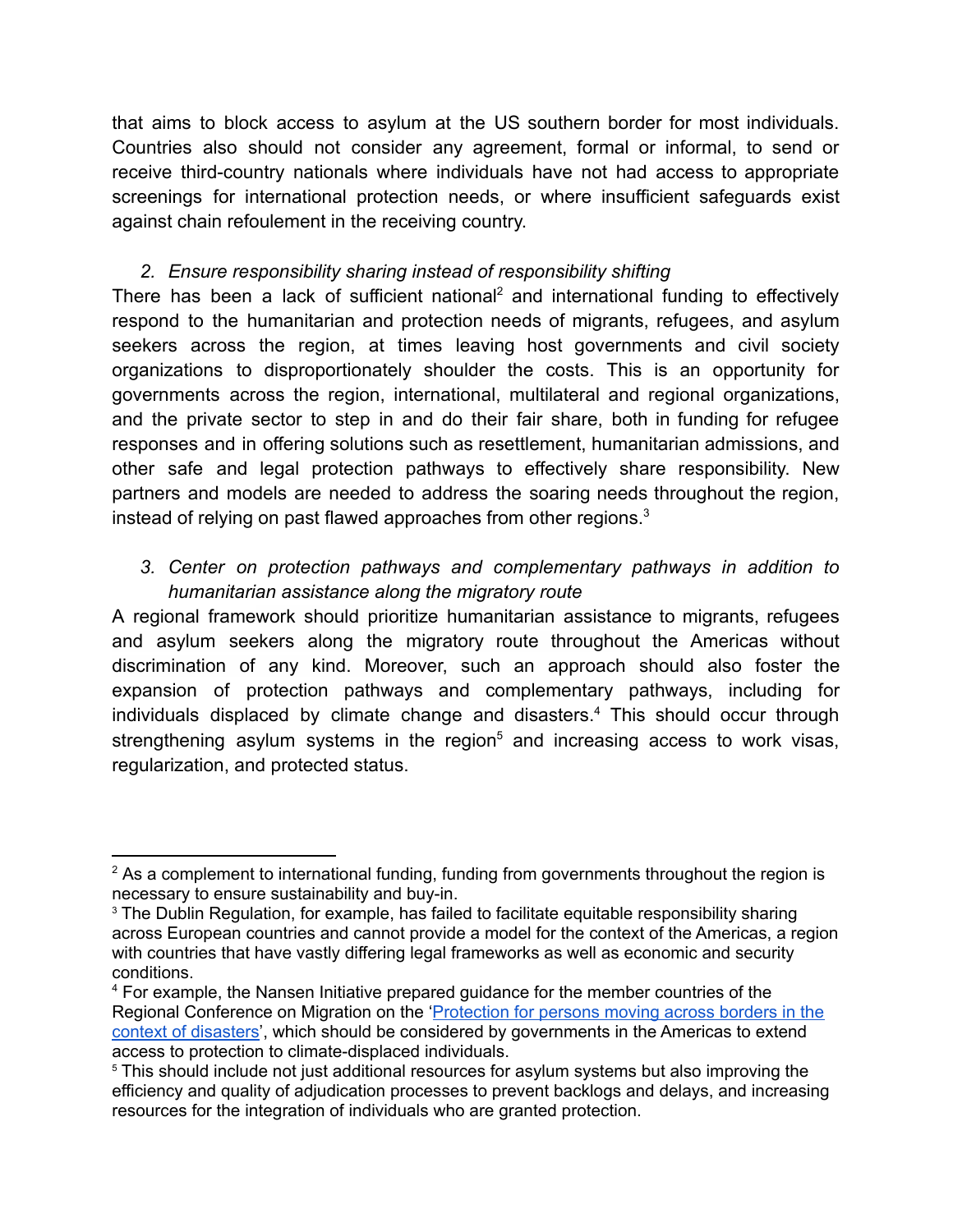While imperfect and insufficient, some countries in Latin America already have taken creative measures to offer legal pathways and protection to a significant number of Venezuelans.<sup>6</sup> A regional agreement should build on these efforts for migrants and asylum seekers of diverse nationalities, $<sup>7</sup>$  provide pathways for long-term regularization,</sup> mitigate increasing xenophobia, and cease restrictionist approaches. Furthermore, governments in Latin America and the Caribbean should consider adopting and/or strengthening the application of the 1984 Cartagena Declaration, a regional instrument that broadened the 1951 Refugee Convention definition of a refugee, $8$  in order to enable a greater number of displaced individuals to qualify for protection.

In addition to restoring access to asylum at the U.S. southern border, access to U.S. protection from the region must be expanded through existing and new pathways. This should occur through increasing the allotment in U.S. refugee resettlement programs for Latin America and the Caribbean, the Central American Minors (CAM) Program, the special parole program for Cuban and Haitian families, the Protection Transfer Agreement (PTA), as well as creating new refugee resettlement pathways. The Canadian government should also increase its allotment for refugee resettlement.

# *4. Prioritize protection needs and human rights in border management instead of enforcement measures*

Protection-sensitive entry systems at international borders are required to identify needs, protect against refoulement, and ensure access to asylum procedures. The United Nations [Refugee](https://www.unhcr.org/the-10-point-plan-in-action.html) Agency 10-Point Plan of Action on Refugee Protection and Mixed Migration lays out a roadmap to achieve this. Border guards and immigration authorities must benefit from additional training and procedures in human rights, humanitarian principles, early identification and handling of specific protection needs, responding to asylum requests, and referrals to protection actors, including civil society, humanitarian organizations, and national authorities providing health, social, and legal services. Governments across the region should also commit to creating collaborative national and regional initiatives to jointly investigate and prosecute human rights violations and crimes against migrants, refugees, and asylum seekers, search for disappeared migrants, and promote access to justice.

<sup>&</sup>lt;sup>6</sup> The Colombian government, for example, announced in February 2021 that it would [grant](https://reliefweb.int/sites/reliefweb.int/files/resources/Support%2520Plan%2520ETPV_DRAFT11062021_ENG_FV24062021.pdf) [temporary](https://reliefweb.int/sites/reliefweb.int/files/resources/Support%2520Plan%2520ETPV_DRAFT11062021_ENG_FV24062021.pdf) protected status to over 1.7 Venezuelans in the country to regularize their stay for ten years and ensure their access to basic services.

<sup>&</sup>lt;sup>7</sup> The Inter-American Commission on Human Rights resolution, "*Protection of haitians in human* mobility: [Inter-American](https://www.oas.org/en/iachr/decisions/pdf/2021/Res-2-21-en.pdf) solidarity" from November 2021 provides recommendations on how governments throughout the Americans can best respond to Haitian migration and support the rights of Haitian migrants.

<sup>&</sup>lt;sup>8</sup> The Cartagena definition includes individuals forced to flee due to generalized violence, foreign aggression, internal conflicts, massive human rights violations, and other circumstances that have seriously disturbed public order.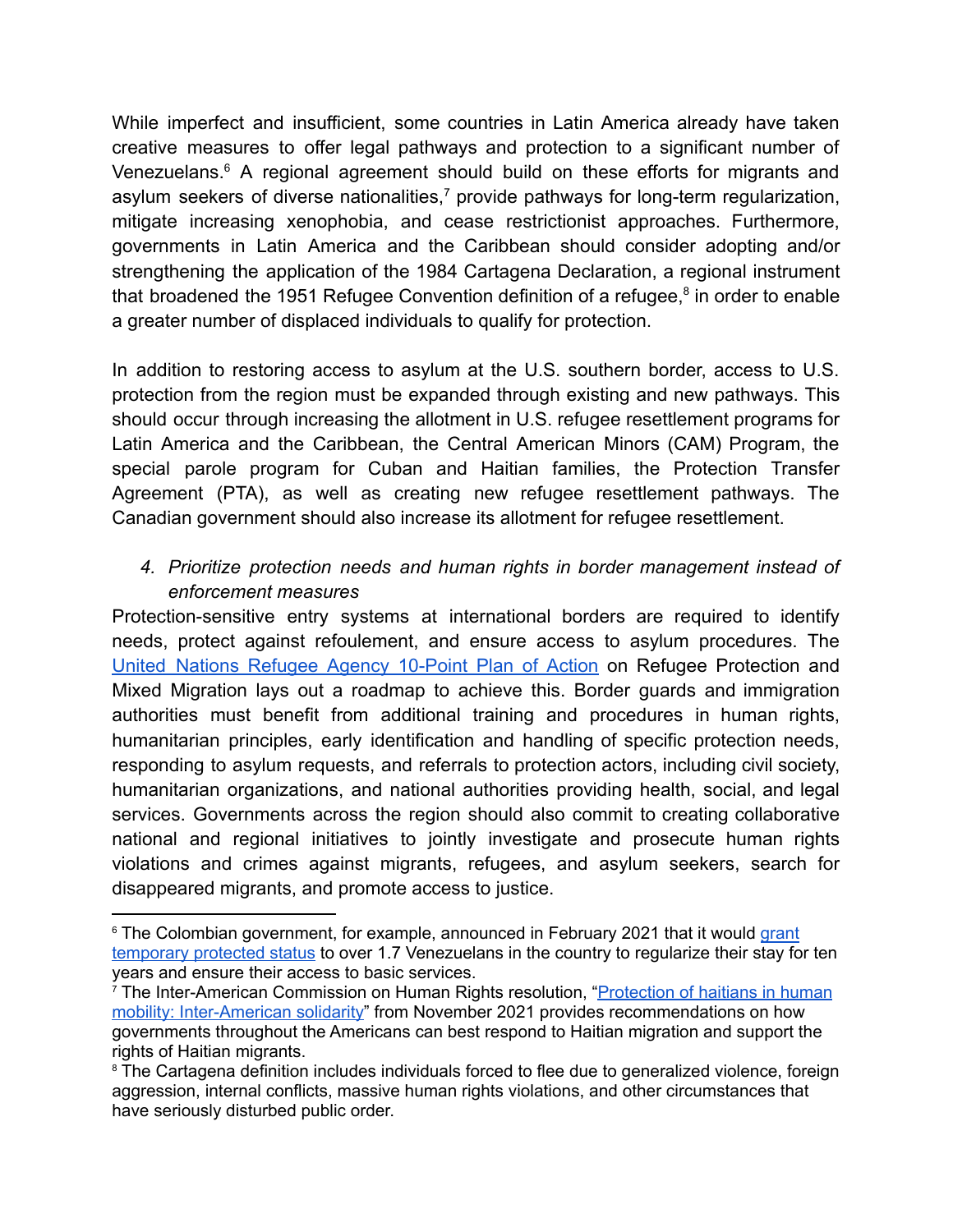The increasing reliance on enforcement in the region, including through interdiction measures and visa requirements, threatens the ability of individuals fleeing [persecution](https://www.unhcr.org/4963237411.pdf) to access safety and [protection.](https://www.unhcr.org/4963237411.pdf) These measures can also incentivize individuals seeking protection to migrate along more dangerous routes and rely on smugglers, further increasing vulnerability and the risk that their rights will be violated. In addition, the increasing [militarization](https://www.wola.org/2021/03/mexicos-militarized-migration-crackdown-asylum/) of immigration forces in the region has led to crackdowns, arbitrary detention without due process, and human rights violations.

#### *5. Initiate substantive and sustained stakeholder engagement*

In negotiating any migration agreements or other arrangements, systematic, inclusive stakeholder consultation during their development and implementation is crucial. In discussions on a regional declaration on migration and protection, participating governments should ensure substantive stakeholder engagement, including with civil society organizations, legal service providers, international organizations, and migrants and refugees themselves, among others, as well as transparency about the aims and proposed contents of an agreement. A lack of transparent consultation with relevant stakeholders could impede the successful implementation of a migration and protection agreement.

### *6. Model transparency regarding bilateral and multilateral arrangements, agreements, and migration policy changes*

Opaque, informal arrangements or agreements make it impossible to ensure accountability and to give accurate and timely information to people on the move throughout the Americas. In addition to transparent engagement with civil society, signatory states should model transparency on migration policy by making the texts of binational and multinational arrangements or agreements publicly available. These documents, as well as any policy changes and information on how to access protection pathways should be published in multiple local languages, including Spanish, Portuguese, Haitian Creole, and indigenous languages. Displaced people require access to accurate sources of information on available services, protection risks, and safe routes of travel. The lack of quality and vetted information makes these groups vulnerable to third parties, including smugglers and traffickers.

Additionally, U.S. enforcement has come to rely heavily on foreign data sharing in order to push people, including asylum seekers, into the detention and deportation process. Transnational data sharing in the region is one prominent aspect of border [externalizing](https://immigrantjustice.org/press-releases/new-report-how-offshoring-and-externalization-policies-imperil-right-asylum) [enforcement](https://immigrantjustice.org/press-releases/new-report-how-offshoring-and-externalization-policies-imperil-right-asylum) actions, and involves a web of information sharing agreements and biometrics data collection programs. A regional framework must protect the rights of asylum seekers and refugees by placing safeguards on any regional bilateral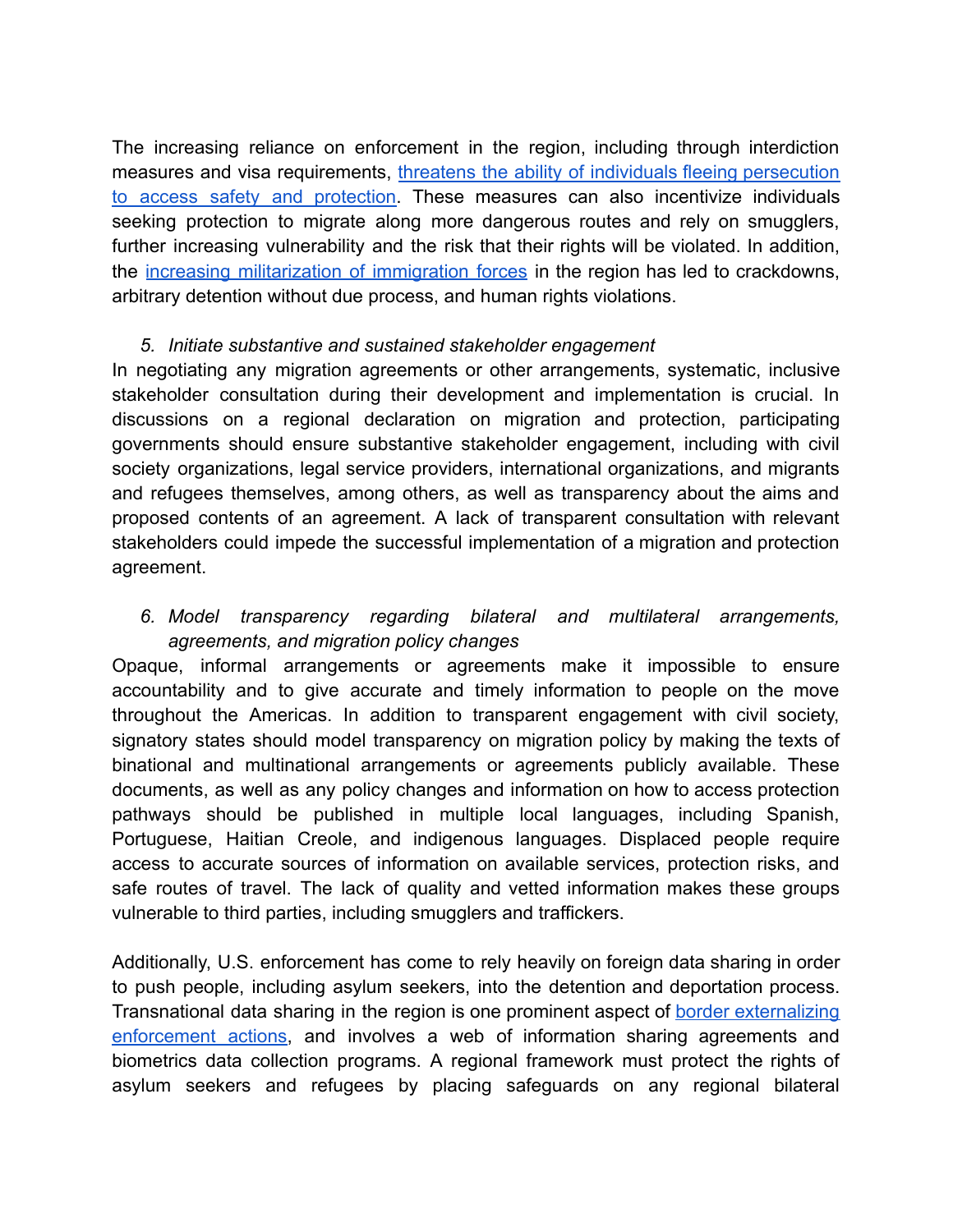intelligence sharing agreements, which have often had opaque parameters and operations, and ensure such agreements do not violate rights of asylum seekers or are not used for family separations.

*7. Address the rights and needs of children and youth, women, families, Indigenous, Black, LGBTQIA+ and internally displaced populations*

The regional framework should center the specific needs of particular populations, including Indigenous, Black, women, and LGBTQ migrants, refugees, and asylum seekers who face gendered/racialized violence, discrimination, racism (particularly against Haitians and other Black migrants), and homophobia along the migrant journey and in receiving countries, in addition to challenges regarding language access and the procurement of services. Governments should work to keep migrants safe from rampant sexual and gender based violence (SGBV), especially along commonly-traveled migrant routes such as the Darien Gap in Colombia and Panama. Countries should also create new mechanisms to support the protection needs of internally displaced populations.

A regional framework on migration and protection must prioritize family unity and the best [interests](https://www.unhcr.org/en-my/4ba09bb59.pdf) of the child. Signatories should collaborate to prevent the separation of families and the expeditious reunification of families who are separated. As much as possible, the definition of "family" utilized should be flexible enough to allow for culturally-sanctioned understandings of family that go beyond the nuclear family, to include extended family and common-law unions.

### *8. Facilitate the integration of new arrivals and returnees*

A regional approach to migration should include state commitments to a whole-of-government approach to integrating returnees and new arrivals that will support their social and economic integration.

New arrivals face steep barriers to integration including uncertainty around immigration status, lack of understanding of systems, lack of access to resources, potential vulnerability to bad actors, danger, and discrimination, and a need for wrap-around services. A holistic approach for social and economic integration includes support in navigating pathways to legal residency or citizenship, work authorization, access to quality education including language classes, healthcare, employment or training opportunities, and housing. This should be complemented by anti-discrimination efforts in the wider communities.

For returnees, who face some of the same challenges, integration efforts must go beyond reception centers, to include a longer-term case management approach that